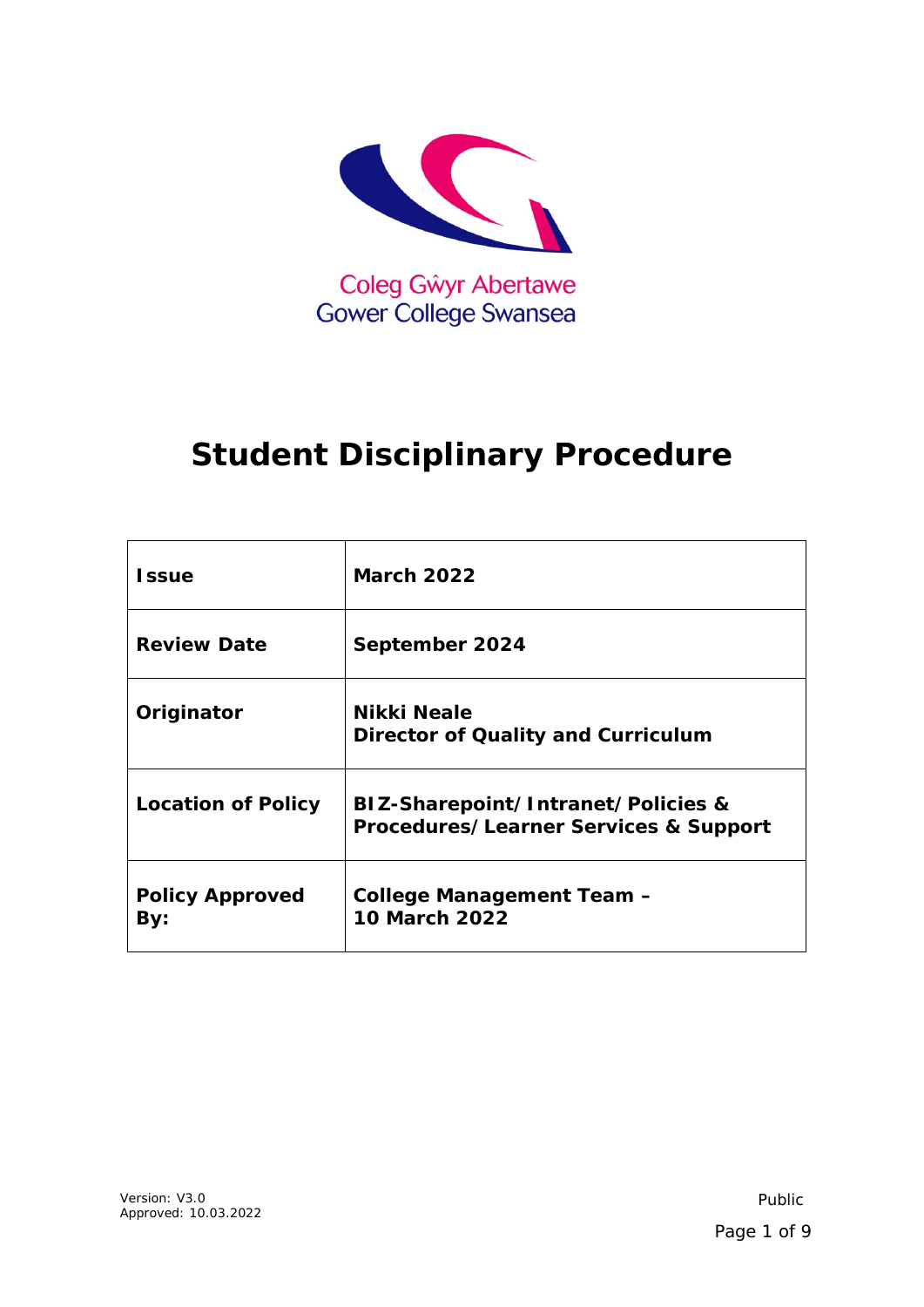## **1. Introduction**

- 1.1 The purpose of this procedure is to provide guidance to learners and staff on the procedure to be followed in the event of a breach of the Learner Charter.
- 1.2 The College has the right and authority to discipline learners and to suspend or exclude **any** learner.
- 1.3 The College will contact the Police when required.
- 1.4 Where illness/disability may prevent a learner from complying fully with the Learner Charter, special consideration will be made.
- 1.5 If the learner is under 18 at the commencement of their course, and has given the necessary contact permission at enrolment, the parents / guardians may be informed in writing at Stages 2 and 3 (see paragraph 6 of this procedure) unless this is deemed inappropriate by College Management.
- 1.6 In interpreting this Student Disciplinary Procedure the decision of the College is final.
- 1.7 The College will consider individual circumstances before deciding on the use of the Student Disciplinary Procedure or the Fitness to Study Policy.

#### **2. Learners on 14-16 Programmes**

- 2.1 Learners on 14-16 programmes are subject to the disciplinary procedures developed by the area, a copy of which can be obtained from the relevant Manager or Dean. However, should a learner be believed to have been involved in an act of Gross Misconduct then the Schools Manager or the Dean responsible for the area can use the process outlined for Stage 3 (Gross Misconduct).
- 2.2 In this instance the Disciplinary Panel will include the Chair of the Panel, the Schools Manager or the Learning Area Manager (LAM) and a representative from the school and/or relevant external organisations.

## **3. Part Time Learners and Work Based Learners**

3.1 If you are a part time learner or an apprentice on an apprenticeship programme and do not have a personal tutor, any disciplinary matter will be handled by the relevant Learning Area Manager/Tutor Assessor/Head of GCS Training/Head of **WRL.** 

#### **4. Informal Process**

4.1 As a given, staff should support and work with all learners in respecting and adhering to the Learner Charter, while they are a member of the College community. Before any disciplinary process starts there is an expectation that informal discussions have taken place with learners before it is deemed necessary to begin the disciplinary stages.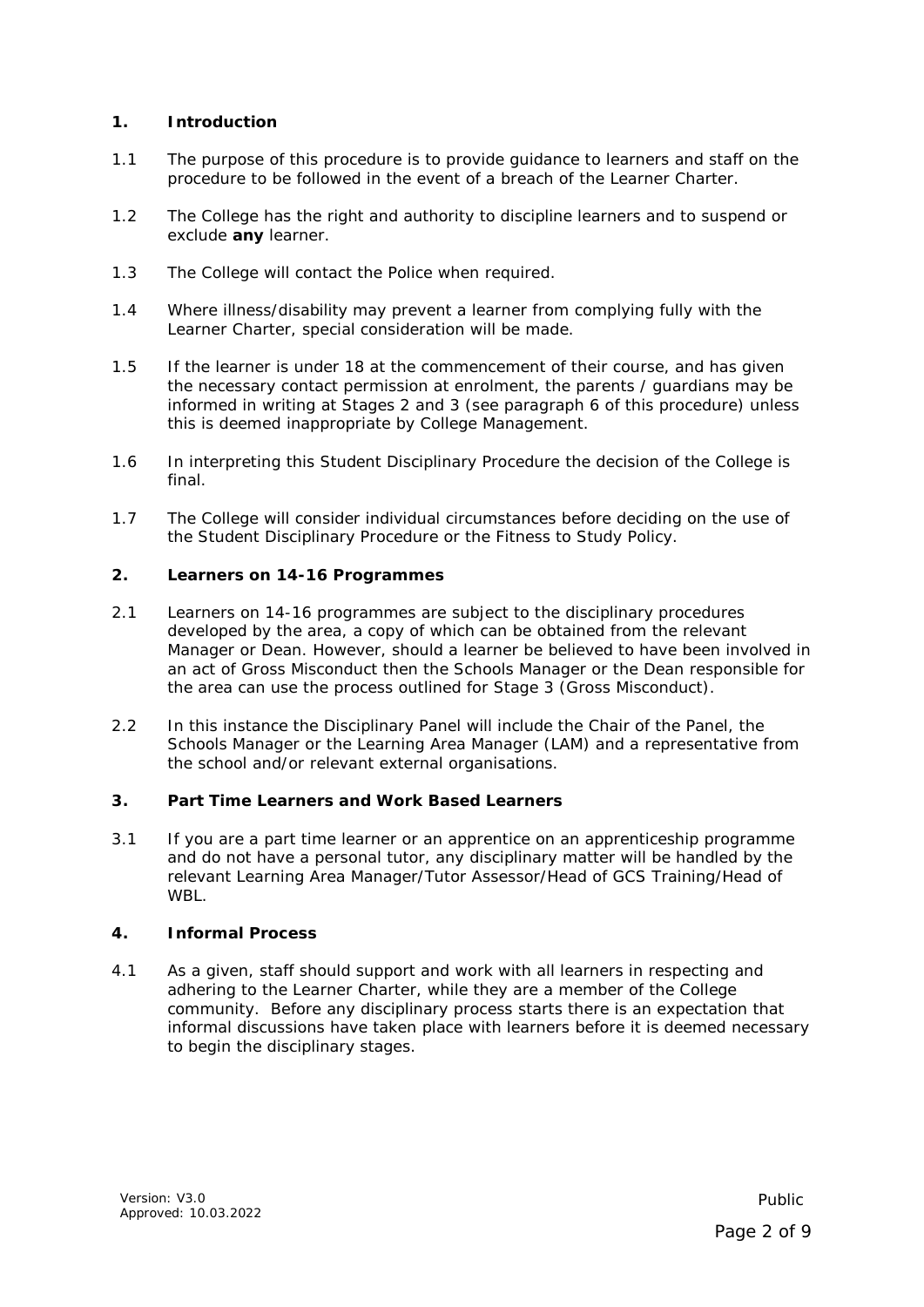## **5. Examples of breaches of the Learner Charter**

- 5.1 The College views the following as examples of **misconduct**:
	- 5.1.1 Continued non-submission of coursework;
	- 5.1.2 Failure to wear appropriate clothing or bring essential equipment to class;
	- 5.1.3 Failure to have and display your Learner ID Card with you;
	- 5.1.4 Cheating or plagiarism in academic coursework or in examinations;
	- 5.1.5 Threats to health and safety, such as misusing fire extinguishers and fire alarms;
	- 5.1.6 Smoking/vaping outside of designated areas;
	- 5.1.7 Disruption of, or improper interference with, the academic, administrative, sporting, social or other activities of the College or the duties or activities of any learner, visitor or member of staff of the College;
	- 5.1.8 Breach of the provisions of any of the College's policies including rules and regulations relating to external assessment;
	- 5.1.9 Failure to disclose personal details to a member of staff of the College or keep details up to date in circumstances in which it is reasonable to request the information or where funding or fees may be affected;
	- 5.1.10 Failure to respect the rights of others to freedom of belief and freedom of speech;
	- 5.1.11 Failing to respond to a reasonable instruction relating to discipline, issued with the authority of the head of the institution;
	- 5.1.12 Use of mobile phones (including videos) in learning areas unless used for study purposes e.g. directed to use one by the lecturer as part of the learning process or for research in the Learning Resource Centre (learning activities as directed by the College and staying safe in college as directed by the College)
	- 5.1.13 Behaviour that causes disruption to the work of others.
- 5.2 The following offences are examples of **Gross Misconduct**:
	- 5.2.1 Any conduct that constitutes a criminal offence.
	- 5.2.2 Action likely to cause injury or impair safety on College premises including transport to and from College including violent, indecent, disorderly, threatening, intimidating or offensive behaviour or language.
	- 5.2.3 Possession of or use of weapons.
	- 5.2.4 Antisocial behaviour including: sexual, racial or any other bullying or harassment of any learner or member of staff of the College, or any visitor to the College including making malicious and unfounded accusations against another individual.
	- 5.2.5 Fraud, deceit, deception or dishonesty in relation to the College or its staff, learners or visitors.
	- 5.2.6 Damage, theft, misappropriation or misuse of College property or College premises, or the property of the College staff, learners or visitors, including computer misuse caused intentionally or recklessly.
	- 5.2.7 Drug, alcohol or solvent possession (or under the influence of) in College, on College transport or on College activities. A learner or apprentice enrolled at the College may be stopped and searched for any prohibited items where there are reasonable grounds for suspicion that a person is in possession of such an item.
	- 5.2.8 Driving without due care and attention on College premises and to and from College.
	- 5.2.9 Offences in relation to computers, for example hacking or downloading pornography or games or abusive e-mails and those outlined in the College IT Acceptable Use Policy.

*Public*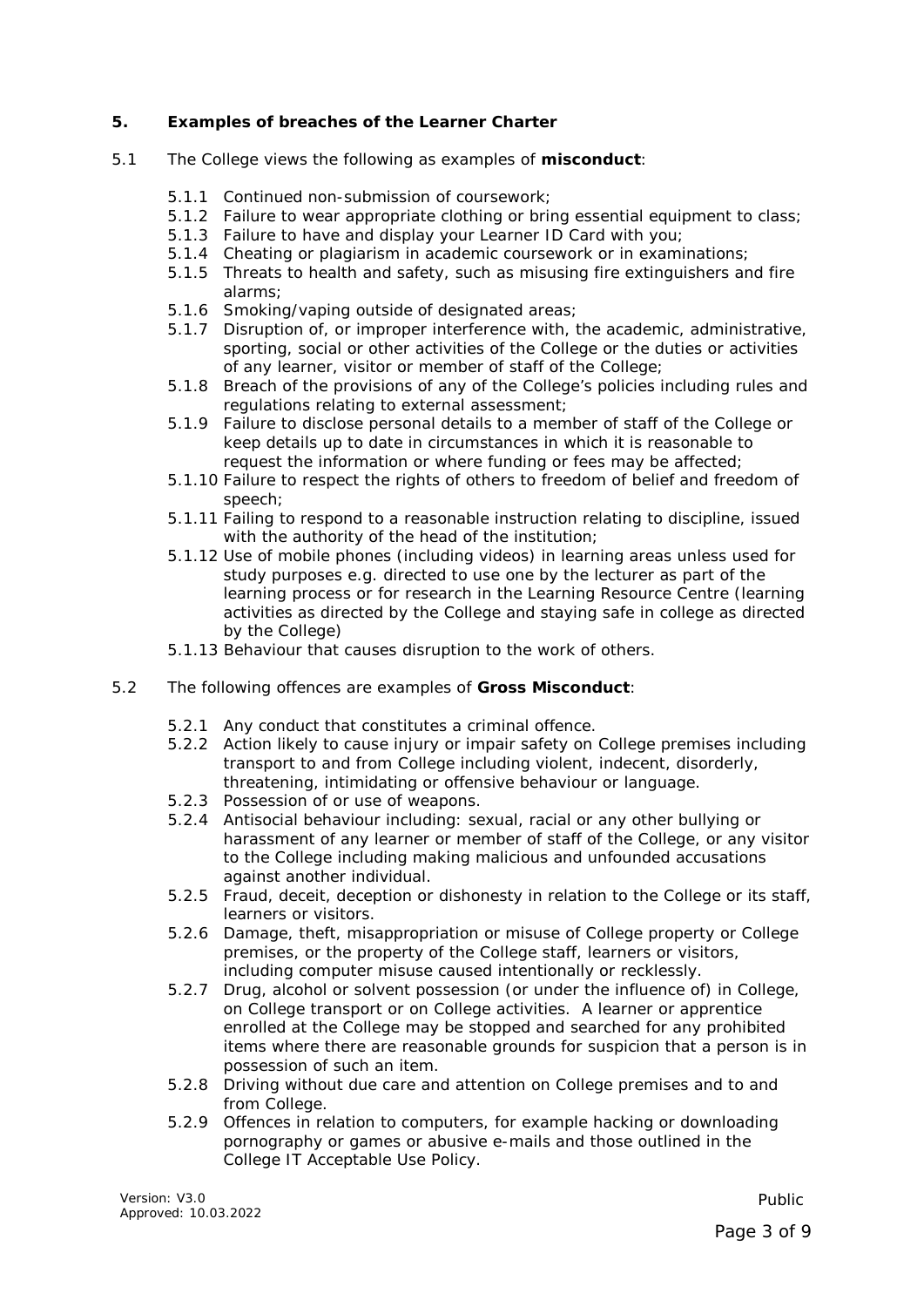- 5.2.10 Filming or taking images of staff and/or learners without consent, including the sharing of images or videos with others, i.e. via social media.
- 5.2.11 Bringing the institution into disrepute, e.g. by being found guilty of committing a criminal offence or damaging property outside the institution.
- 5.3 These examples in paragraphs 4.1 and 4.2 are not an exhaustive list.
- 5.4 For the avoidance of doubt, any breaches of the Learner Attendance Policy will be dealt with in accordance with the disciplinary procedure in the Learner Attendance Policy.

## **6. Investigation**

- 6.1 The College may nominate someone to promptly and thoroughly investigate any matter that is reasonably suspected or believed to contravene any of the College's policies or the Learner Charter or may otherwise be a disciplinary matter.
- 6.2 The accused will be informed as soon as possible as to the fact of an investigation and when it has been concluded. The duration of any investigation required will depend on the nature of the allegation and will vary from case to case.
- 6.3 If a matter is being investigated by the Police, the College will be obliged to await the outcome of any police investigation before undertaking its own investigation.
- 6.4 Depending on the circumstances of the case, you may be invited to attend an investigatory interview prior to a disciplinary hearing. The College reserves the right to dispense with an investigatory interview and to proceed directly to a formal disciplinary hearing.
- 6.5 In the event of an investigation of an allegation of gross misconduct the College may suspend you until the disciplinary hearing where the College believes that this is necessary. Suspension of this kind does not imply that a decision has already been made about the allegations.

# **7. Disciplinary Procedures Stages 1, 2 and 3 (Misconduct)**

- 7.1 Please see the flowchart in Appendix 1 (Misconduct).
- 7.2 Where, upon completion of an investigation or if no investigation is appropriate, there are reasonable grounds to believe that you have committed an act of misconduct, you will be invited to attend a meeting.
- 7.3 **Stage 1**: This stage is used to address minor breaches of the Learner Charter. The College shall be entitled to issue you with written warning. This will stay on your record for 6 weeks.
- 7.4 This stage is carried out by either the Personal Tutor/Assessor/Curriculum Leader/Co-ordinator or a nominated member of staff.
- 7.5 **Stage 2**: This stage is used to address further breaches of the Learner Charter within the 6 weeks or failure to improve after a written warning. The College shall be entitled to issue you with either a further written warning, or a final written warning as appropriate. This will stay on your record for the remainder of the academic year.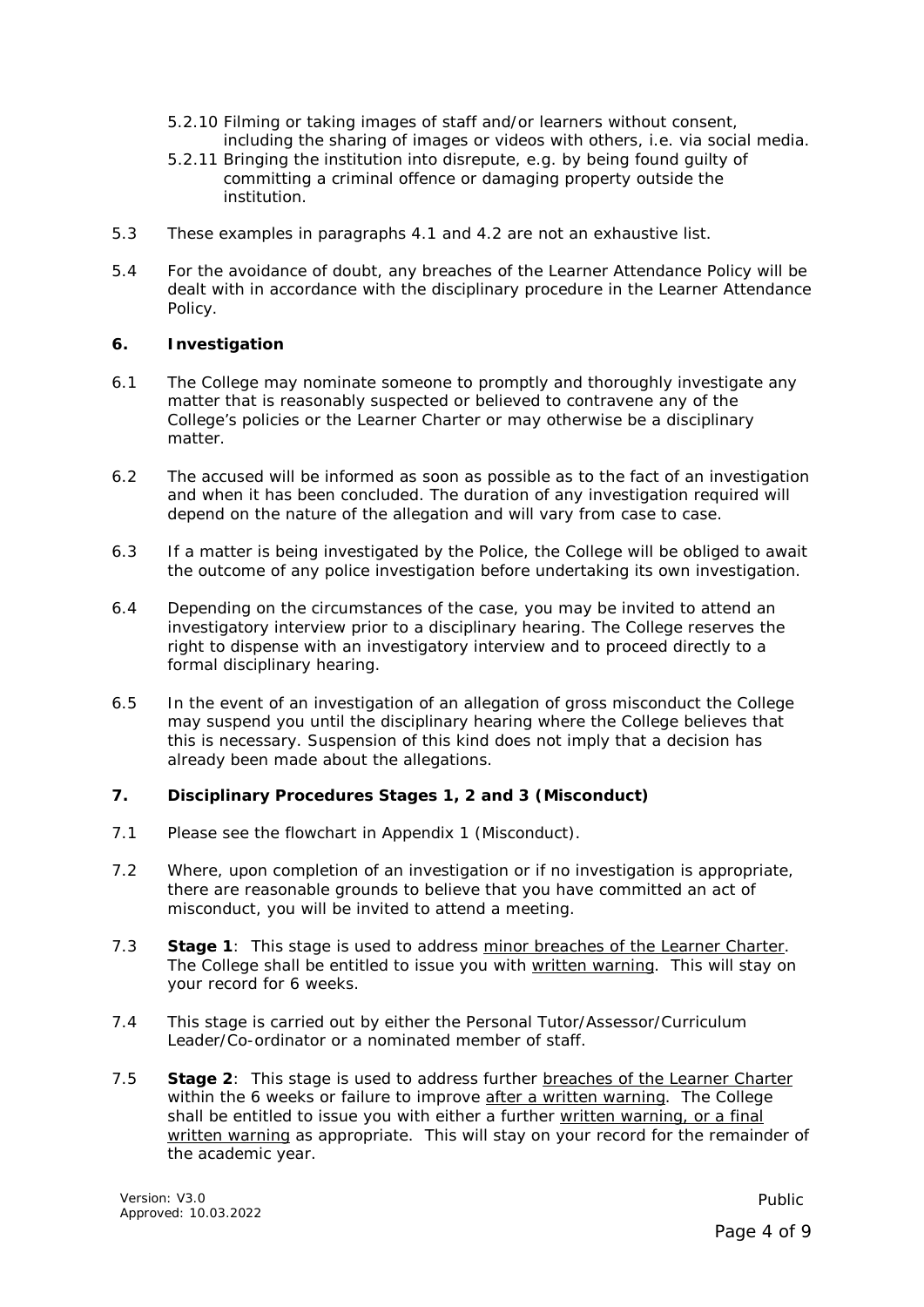- 7.6 This stage is carried out by the PLP Lead Tutor for A Level or Curriculum Leaders/Commercial Coordinators for Vocational/Work Based Learning programmes.
- 7.7 For **Stage 1 and Stage 2** staff may apply any or any combination of the following actions in an effort to resolve the misconduct:
	- 7.7.1 A written warning (Stage 1) a written final warning (stage 2) and a written contract may be issued.
	- 7.7.2 You will have the opportunity to meet with a member of the support team within Gower College Swansea/GCS Training who will provide support and advocacy (where necessary translation services will be provided).
	- 7.7.3 You will be advised of your right to be accompanied at the disciplinary meeting by a companion
	- 7.7.4 You may be put on report for a specified period with review dates.
	- 7.7.5 A list of conditions may be devised whereby you are allowed to remain at the College.
	- 7.7.6 Parents/carers/guardians may be contacted where permission has been given by the learner 6.7.7 You may be referred to Learner Services for guidance and/or counselling.
- 7.8 The actions agreed will be recorded and kept on your personal file.
- 7.9 **Stage 3**: This stage is used following a further breach of the Learner Charter and will result in exclusion from the College.
- 7.10 This stage is carried out by the Learning Area Manager or Faculty Dean / relevant manager (Advance to FE/Schools) / Head of GCS Training or Head of Work Based Learning.

# **8. Procedure for Gross Misconduct**

- 8.1 Where, upon completion of an investigation or if no investigation is appropriate, there are reasonable grounds to believe that you have committed an act of gross misconduct, you will be invited to attend a disciplinary hearing.
- 8.2 In the event of a disciplinary hearing taking place the College will:
	- 8.2.1 give you a minimum of two working term-time days advance notice of the hearing;
	- 8.2.2 give you written details of the nature of the alleged misconduct;
	- 8.2.3 tell you the purpose of the hearing and that it will be held under the Colleges' Disciplinary Procedure;
	- 8.2.4 offer you the opportunity to meet with a member of the support team within Gower College Swansea/GCS Training who will provide support and advocacy (where necessary translation services will be provided);
	- 8.2.5 explain your right to be accompanied at the hearing by a companion.
- 8.3 Where you are unable to attend a disciplinary hearing for reasons beyond your control, the hearing will be adjourned to another day. The College will comply with paragraph 7.2 above in respect of giving notice of the rearranged hearing. Unless there are special circumstances mitigating against it, if you are unable to attend the rearranged hearing, the rearranged hearing will take place in your absence.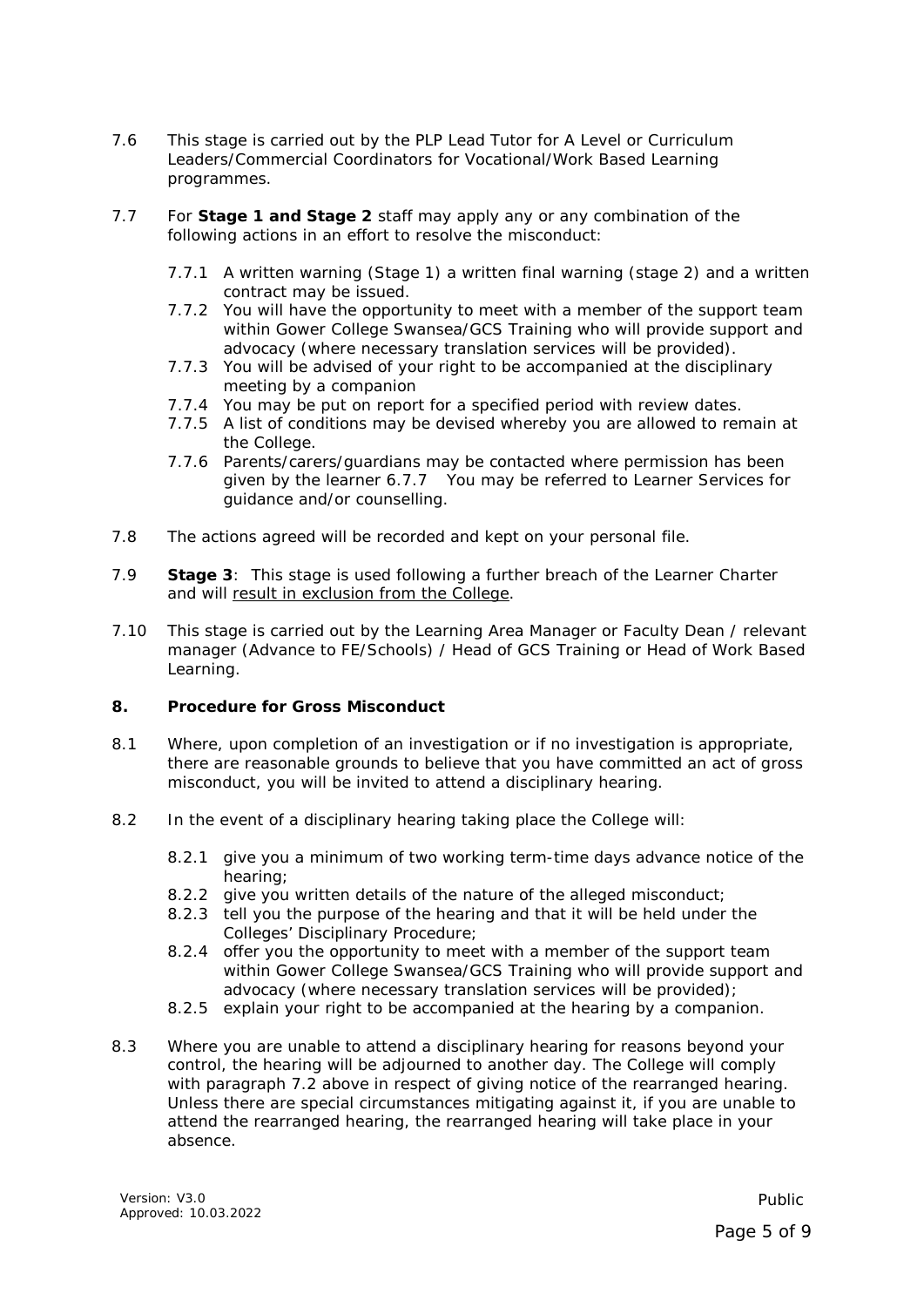## **9. Role of Companion**

- 9.1 You have the right to bring a friend or parent ("companion") to the disciplinary hearing. The choice of companion is a matter for you and you must notify the College of your choice prior to the hearing. If this is not possible, you need to inform the College the day before the hearing and the College will provide an advocate to support you during the meeting. In the case of Learners under the age of 16 a parent or guardian must be present. If the College believes that your choice of companion is unreasonable, the College will ask you to choose someone else. For example, if in the College's opinion, your companion:
	- 8.1.1 may have a conflict of interest or prejudice the meeting:
	- 8.1.2 is unavailable at the time of the meeting, if the original meeting date has already been re-arranged once due to the companion's non availability.
- 9.2 At any disciplinary hearing, your companion may address the Panel and respond on your behalf to any views expressed. However, the meeting is essentially a meeting between you and the College and any questions put directly to you should be answered by you and not your companion, unless you request your companion to reply on your behalf.

## **10. The Disciplinary hearing**

- 10.1 A disciplinary hearing will normally be conducted by the relevant persons set out in the flowchart in Appendix 1. Any member of the College staff responsible for the investigation of the disciplinary offence(s) shall not be a member of the Panel, although such staff may present any information material to the disciplinary hearing.
- 10.2 The **Disciplinary Panel** will aim to meet within 10 working term-time days of the suspension/referral.
- 10.3 The Disciplinary Panel will comprise two people selected from the College's management team or governors. The Disciplinary Panel will be chaired by **a Senior Curriculum Manager/Head of Work Based Learning.**
- 10.4 The College will give you advance notice if it intends to call relevant witnesses.
- 10.5 You must also give the College advance notice if you intend to call any relevant witnesses.
- 10.6 The person appointed to undertake the investigation will present the case to the Panel with a breakdown of the learner's academic record at the College including absence record and any cause for concerns recorded.
- 10.7 At the hearing you will be given a reasonable opportunity to ask questions, present evidence and call any relevant witnesses. The witnesses must be agreed by the college.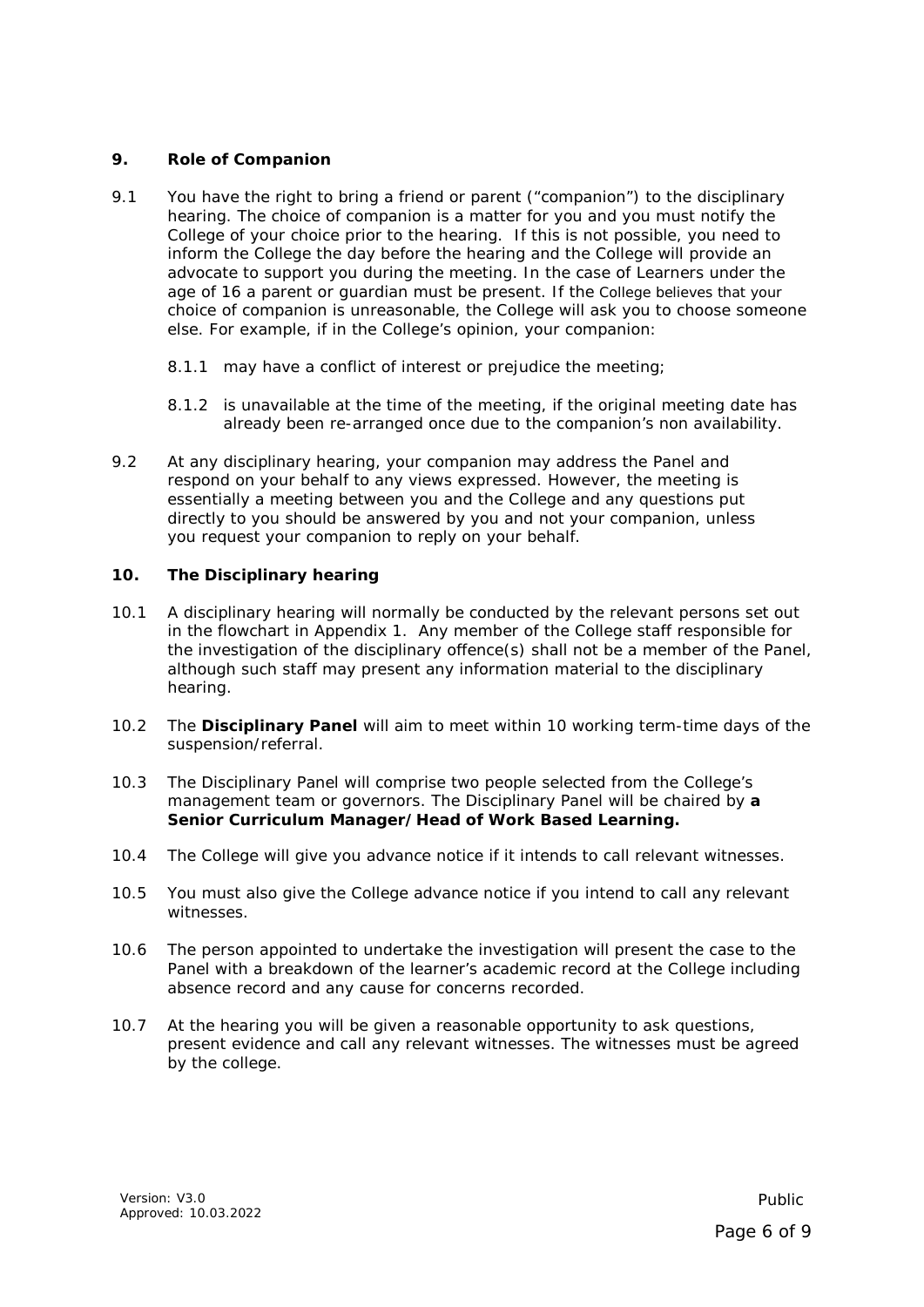- 10.8 The College may adjourn the disciplinary proceedings if it appears necessary or appropriate to do so (including for the purpose of gathering further information). In these circumstances the Panel should be reconvened with its original members and you will be given notice of the date of the reconvened hearing in accordance with paragraph  $7.2$ .
- 10.9 The outcome of the disciplinary hearing may be provided on the day but where additional information is required, the outcome will be communicated as soon as possible.
- 10.10 As soon as possible after the conclusion of the disciplinary proceedings, the College will write to you informing you what disciplinary action, if any, is to be taken. You will be notified of your right of appeal under the College's Appeals Procedure.
- 10.11 The Chair will advise the relevant manager of all exclusions in order that support services can be advised, where appropriate.
- 10.12 The Disciplinary Panel may find that:
	- 10.12.1 You are not in breach of the College's Learner Charter and you will be allowed to return immediately.
	- 10.12.2 You have breached the College's Learner Charter and will be issued with a written final warning with conditions.
	- 10.12.3 You have breached the College's Learner Charter, are issued with a written final warning with conditions and are given an extended suspension with or without conditions.
	- 10.12.4 You have breached the College's Learner Charter and are permanently excluded from the College. The Chair should then inform the MIS and IT systems in the College. The exclusion could include terms that would enable the Learner to continue their studies from home with support from his/her tutors. This option can only be taken with the full support of your area of study.

#### **11. Fitness to Study**

11.1 Where there are concerns regarding a Learners or apprentices health or wellbeing a disciplinary hearing may not be the appropriate course of action to consider any breaches of the College's Learner Charter. When this is the case the Fitness to Study Policy will be instigated.

# **12. Appeals**

12.1 You have the right to appeal against any decision made by the Disciplinary Panel (Stage 3 - Misconduct and Gross Misconduct - of the Learner Disciplinary Procedure). Please see the College's Appeals Procedure.

# **13. Related Documents**

- 13.1 Appeals Procedure
- 13.2 Learner Attendance Policy
- 13.3 Learner Charter
- 13.4 Fitness to Study Policy
- 13.5 Bullying and Harassment Policy
- 13.6 Drugs and Alcohol Policy

Version: V3.0 Approved: 10.03.2022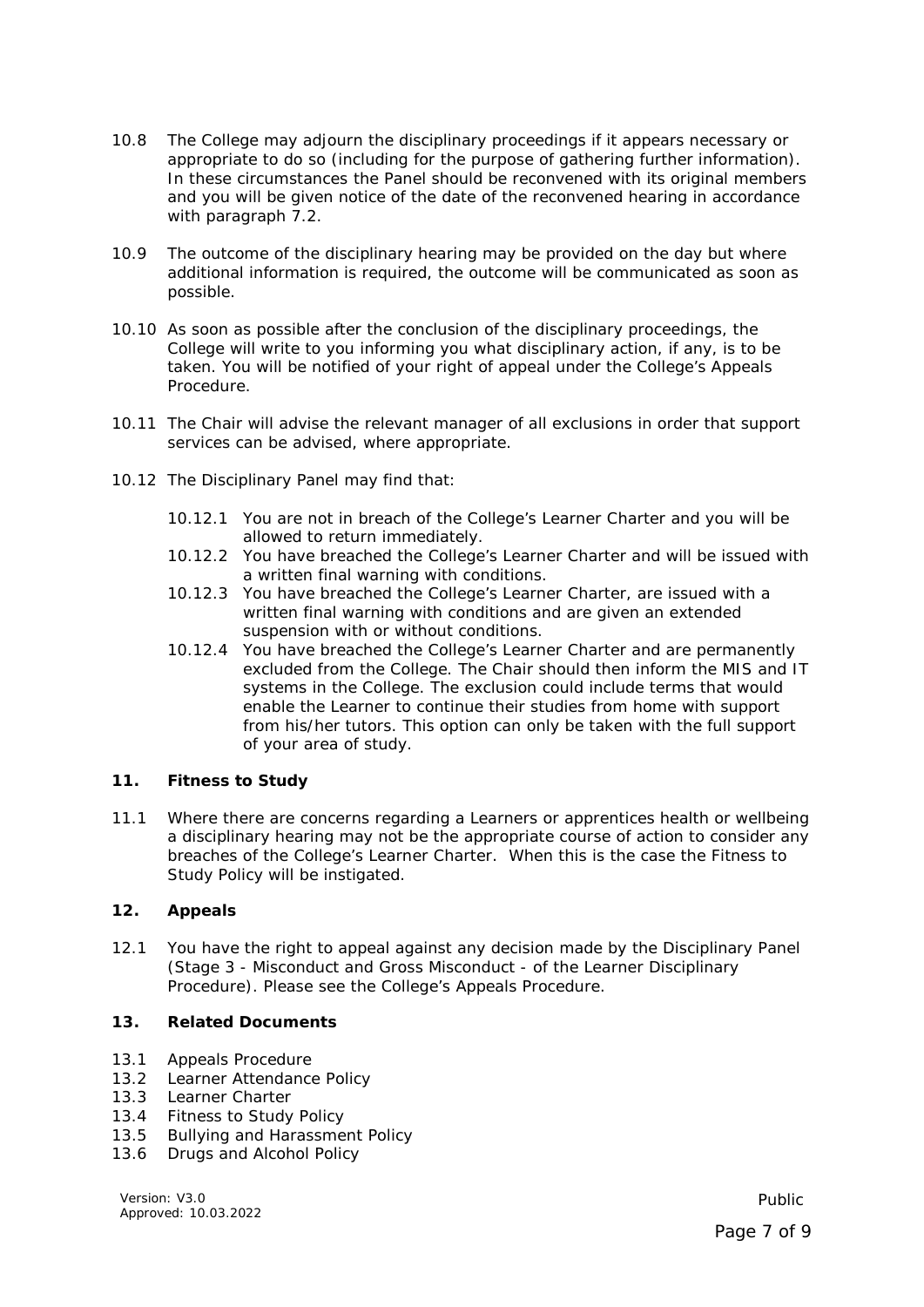- 13.7 IT Acceptable Use Policy
- 13.8 Stop and Search a Student or Apprentice Policy

## **14. The Welsh Language**

- 14.1 Gower College Swansea is committed to the promotion of the Welsh language and will endeavour to address and support the needs of Welsh speakers in accordance with the College's Welsh Language Scheme.
- 14.2 Mae Coleg Gwyr Abertawe yn ymrwymedig i hyrwyddo'r iaith Gymraeg a bydd yn ymdrechu i ddelio ag anghenion siaradwyr Cymraeg ậ'u cefnogi yn unol ậ Chynllun Iaith Gymraeg Y Coleg.
- 14.3 If you are a Welsh speaker and wish to have your disciplinary hearing (for gross misconduct) or appeal meeting held through the medium of Welsh please let us know within two days of your suspension (for disciplinary hearing) or in your letter of appeal. It is likely that this will be achieved through the use of simultaneous Welsh translation.